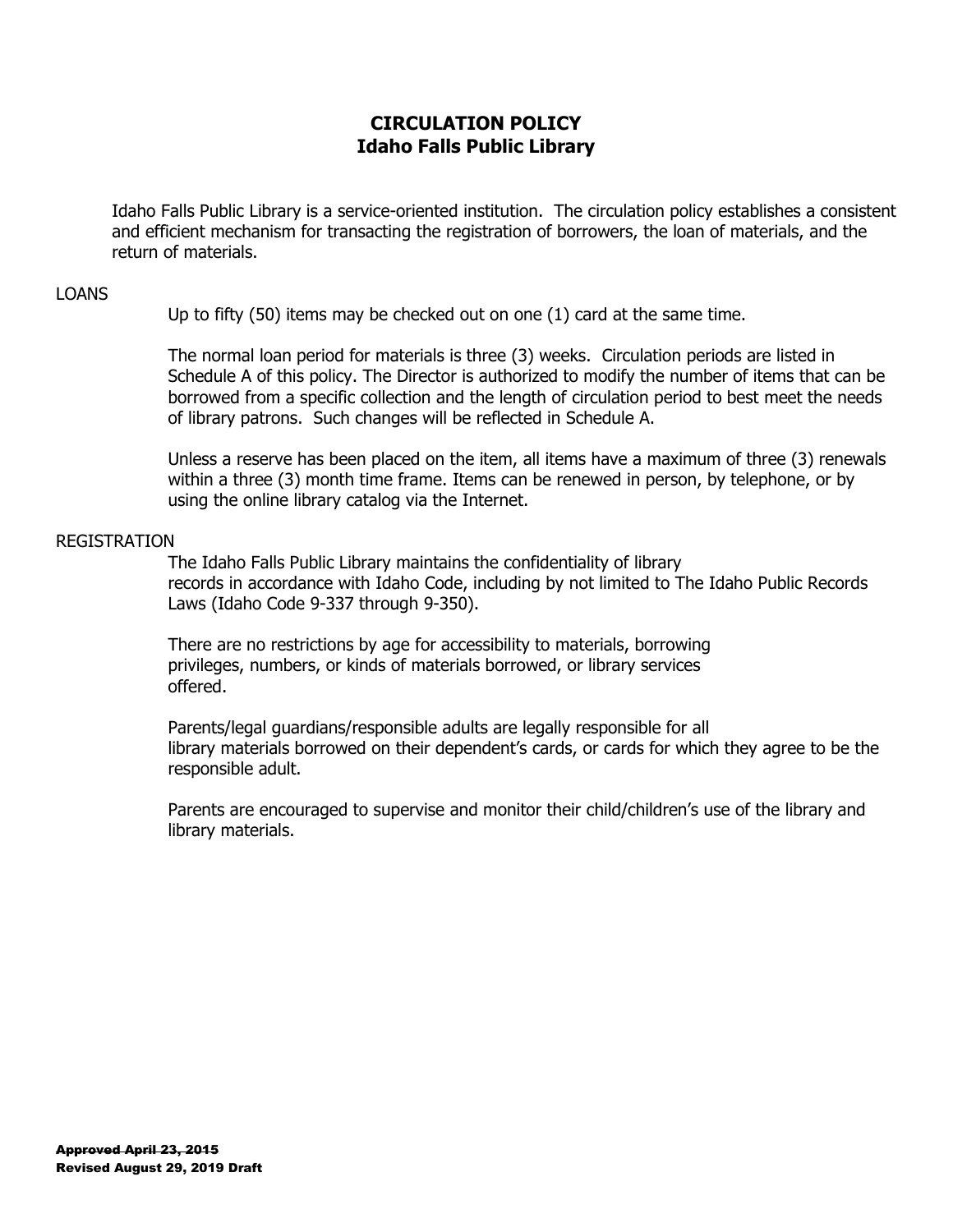The following patron classifications may check out items from the library:

Residents: People domiciled in Bonneville County. Residents are eligible to obtain library cards without an additional charge.

Non-Residents: People domiciled outside of Bonneville County who procure borrowing privileges for an annual fee set each year by the Board of Trustees. If no new fee is set, then the fee from the previous year will remain in effect. Non-resident cardholders shall be entitled to one (1) check-out session after the expiration date of their card; thereafter, the card must be renewed prior to release of materials from the library.

Property Owners: People who own property within City limits and have been given borrowing privileges by presenting proof of tax assessment for that property. The card will be placed in the name of the property owner and must be renewed each year.

Temporary Borrower: People domiciled within Bonneville County but who do not have a current identification issued by the State of Idaho. Temporary Borrowers may checkout only two (2) items at the same time. Temporary Borrowers must present an Identification issued by another U.S. State or a passport.

# PROOF OF IDENTITY

Picture identification (an identification card issued by the State of Idaho or an Idaho State Driver's License) and proof of address (an envelope with a current postmark bearing the responsible party's name and physical address, or any current utility bill, or other form of address verification acceptable to the library staff), are required to obtain a library card.

Children below sixteen  $(16)$  years of age are required to have a responsible adult<sup>\*</sup> or their parent or legal guardian appear in person at the library to support the library card application. The responsible adult/parents/guardians will need to present photo identification and proof of residency for them and the child at the time of signing to be financially responsible for the application and library card.

Children sixteen (16) to eighteen (18) years of age may obtain a library card without the signature of a responsible adult, parent/guardian by presenting an Idaho State Driver's License.

Parents/guardians of children may request that their child's card be cancelled by making the request in person at the library. Responsible adults may also request the cancellation of all cards for which they have signed.

Active duty military personnel and their family members temporarily living in Bonneville County may be granted a resident library card by providing a current copy of the military orders stationing them in Bonneville County or other form of verification acceptable to the library staff.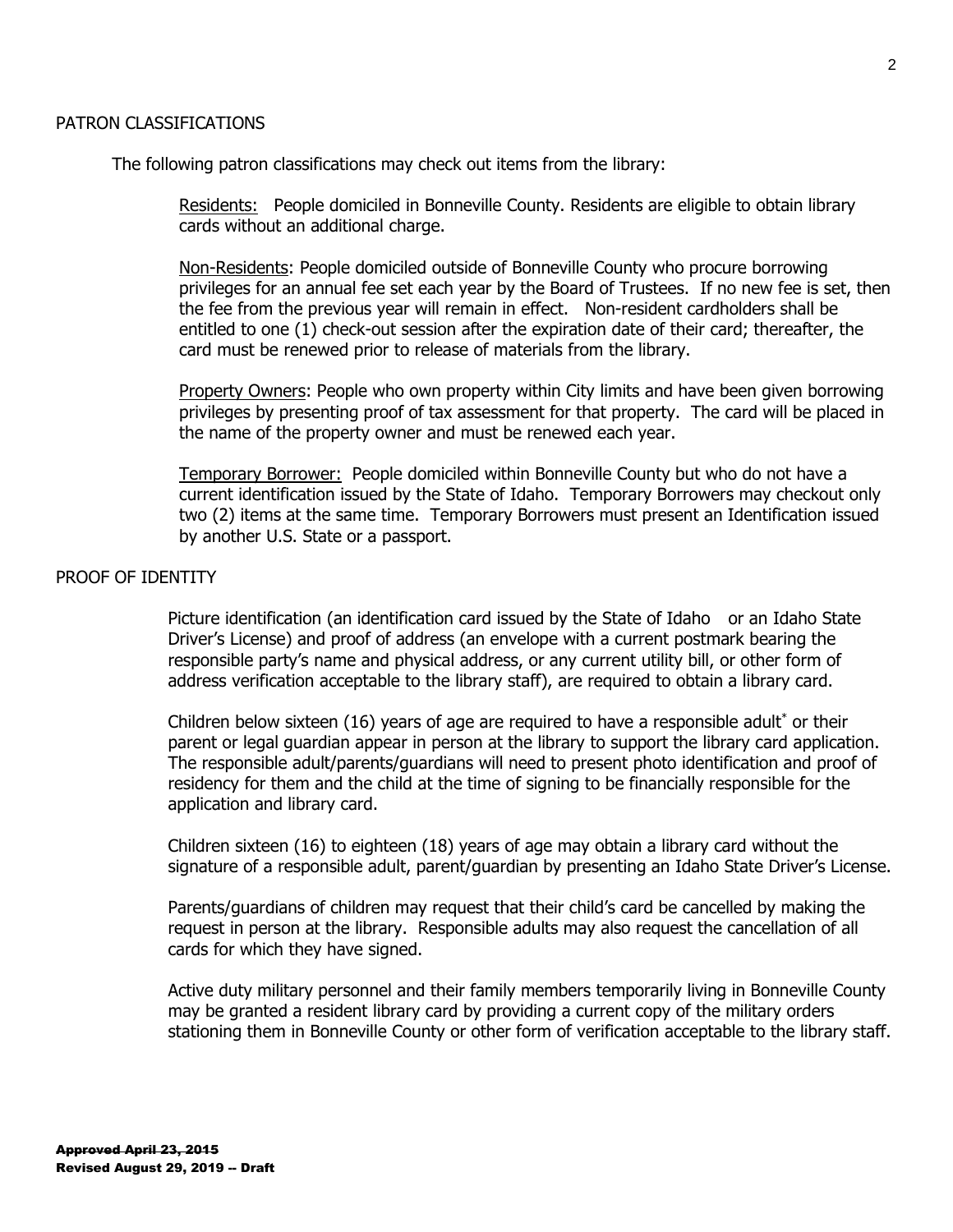\*For the purpose of this policy a Responsible adult is any person over legal age willing to be financially responsible for the loss and/or damage to library materials on the card(s) for which they sign.

#### LIBRARY CARD USAGE

Adults who have forgotten their library cards are required to provide photo identification to check out materials. The photo identification option is not available for accounts of people below eighteen (18) sixteen (16) years of age.

Library card holders need not be present for their cards to be used. Unless a library card is reported as lost or stolen, the holder of the card will be responsible for any and all items checked out on the card.

If a library card is lost, a replacement may be requested at any library service desk. Photo Identification must be presented at time of card replacement.

The library reserves the right to request positive photo identification before allowing use of a library card to check out materials.

If the library card is not used for 36 consecutive months, the card may be considered expired. The library may remove expired cards records from the library database.

# FINES AND LOST MATERIALS

Beginning September 1, 2019, the Idaho Falls Public Library will no longer charge late fees for materials borrowed. All previous late charges appearing on patron accounts will be waived.

Patrons with items overdue on their card will not be allowed to checkout materials, until the overdue item is returned or the lost item charge paid.

Patrons may continue to renew overdue items in accordance with this policy until the limit of renewing items is met at which time the lost item charge must be paid.

Any library card account with outstanding fines exceeding twelve dollars and fifty cents (\$12.50) or with items more than thirty (30) days overdue may have library borrowing privileges suspended until the items are returned or fees and/or other fines owed are less than twelve dollars and fifty cents (\$12.50).

Families whose members have cumulative fines/fees exceeding sixty dollars (\$60.00) may lose borrowing privileges until the fines/fees are less than Twelve dollars and fifty cents (\$12.50).

Fines will be twenty-five cents (\$0.25) per day per item for all overdue library material.

Maximum Overdue fines for returned items are five dollars (\$5.00) per item.

Fines/fees Fees for damaged items will not exceed the current replacement price of the item.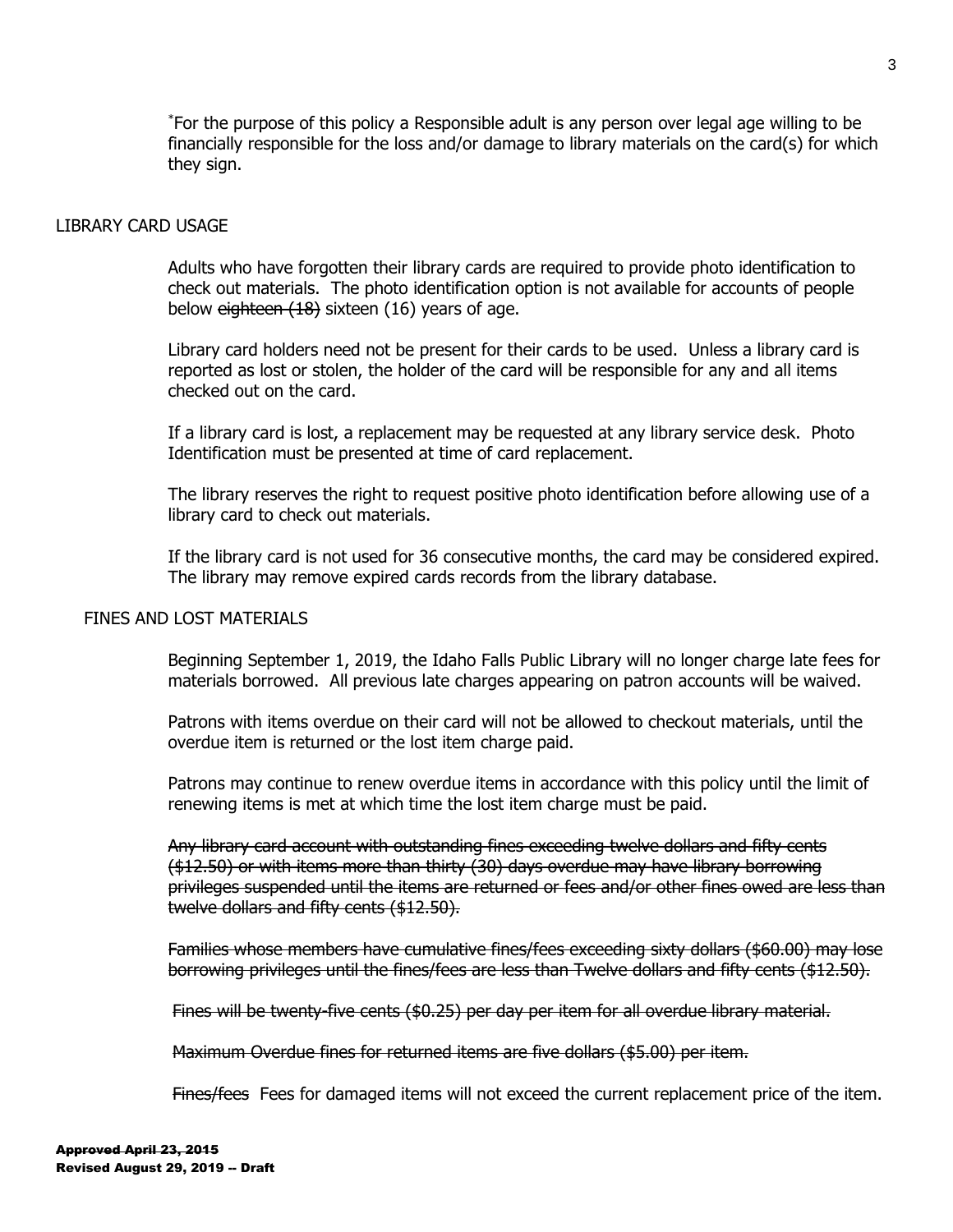Lost items shall accrue the maximum fine of five dollars (\$5.00).

Fines are not assessed to those receiving shut-in service from the library. Charges will be assessed to shut-ins for lost materials. Shut-in service is reserved for those not able to leave their homes to visit the library. Determination of eligibility to receive shut-in service is at the discretion of the Library Director. The Director's decision may be appealed to the Board of Trustees.

The library director or a designee may authorize the withdrawal of fines or delinguencies.

Damages to library items, other than those occurring incident to normal use, while checked-out are the responsibility of the cardholder and the cardholder's account will be charged.

Lost material may be renewed, if no reserves are placed on the title, to allow time to search for the item. If reserves are pending, or if the maximum number of renewals has been reached, then the cardholder will need to make arrangements to pay for the item. Unpaid lost items will result in suspension of the cardholder's borrowing privileges.

The historical retail price as recorded in the library catalog may be charged for lost and damaged material. If staff can find the item at a lower cost, then the lower cost plus any accrued fines will be applicable.

Lost item charges that have been paid are not eligible for a refund.

### VIII. RESERVES

Cardholders are encouraged to use the electronic library catalog (catalog.ifpl.org) to place reserves/holds on materials currently unavailable in the library. Library staff are available to assist patrons unfamiliar with this process.

Cardholders are not allowed to have items on the reserve/hold shelf exceeding the maximum number of items allowed to circulate. Reserves on the hold list that exceed the maximum allowed will be cancelled and the item will go to the next cardholder on the reserve list or will be returned to the shelf.

Cardholders will be notified by phone, text message, or email that reserved materials are available. Materials will remain on the reserve/hold shelf for five days after notification has been sent. Failure to pick up the material within five days of the notification being sent will result in a cancellation of the reserve/hold and the item being returned to the shelf or given to the next patron on the reserve list.

Repeatedly placing items on reserve/hold and then not picking them up may result in the loss of the privilege to place items on reserve/hold.